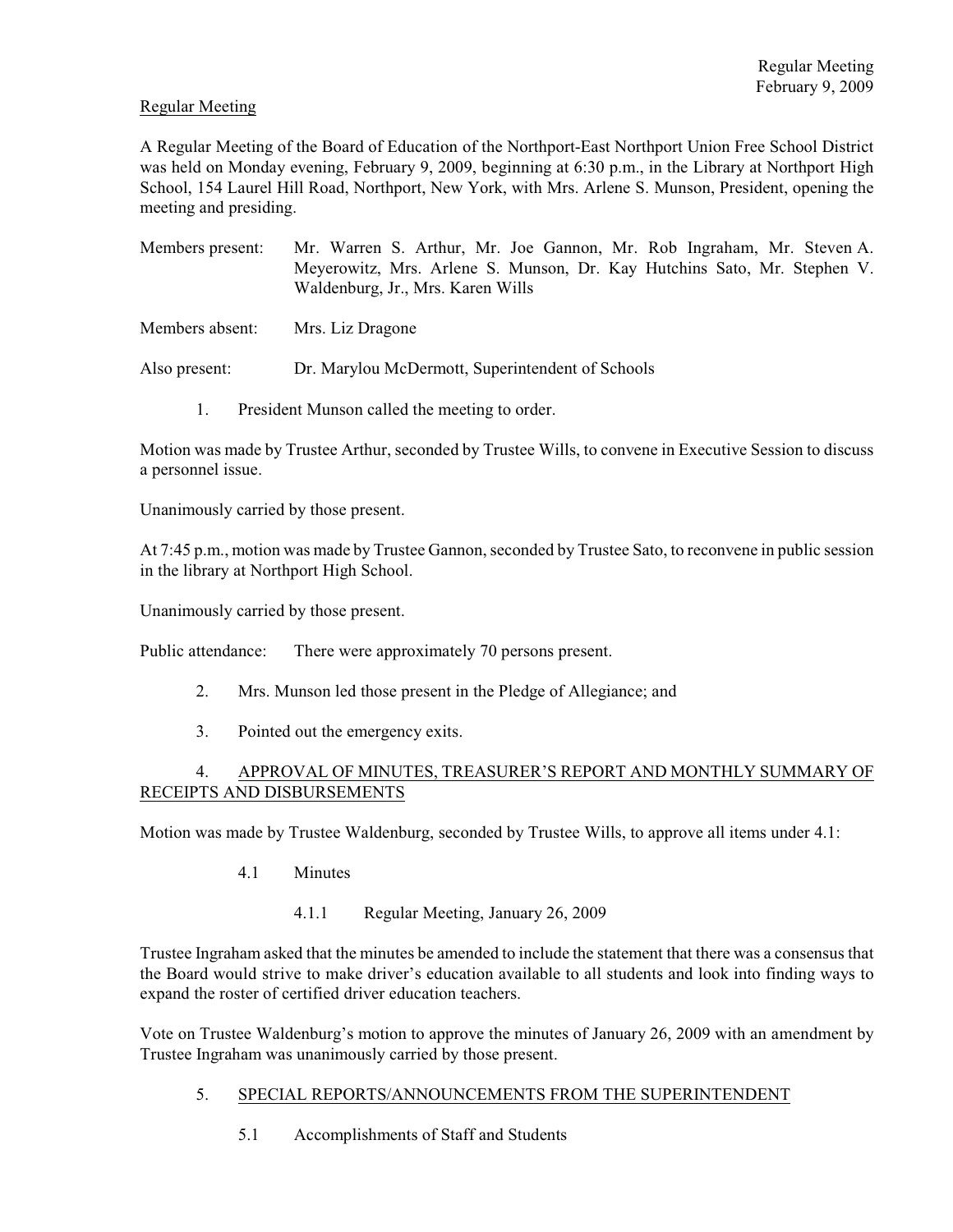5.1.1 Ms. Jennifer Nesfield, Chairperson of World Languages K-12, introduced the World Languages Department Student of the Month, Tyler Logigian. Ms. Nesfield stated that Tyler is a top notch student who has distinguished himself not only in the classroom but in our community. Ms. Nesfield noted that Tyler achieved a perfect score on his Spanish New York State Regents Examination and continues to earn the highest grades in his IB courses. Tyler is an IB Diploma candidate and a National Merit Commended Scholar. Ms. Nesfield stated that Tyler is very involved in Students for 60,000 and also volunteers his time to teach English in Farmingdale. Tyler is a source of pride for the Department of World Languages, Northport High School, and our community.

The President of the Board and the Superintendent congratulated Tyler on his accomplishments and presented him with a commendation from the Board.

5.1.2 Mr. Don Strasser, A Midwinter Night's Dream Committee Advisor, introduced the 2009 student committee who raised \$345,000 at this year's event. This sumalongwith the past four years surpassed their goal of raising \$1 million for ALS research: Nicole Albino, Vicki Arthur, Katie Atkinson, Briana Azzarelli, Alanna Baldassare, Gina Borden, Kate Burrows, Katherine Cryer-Hassett, Chelsea Culbert, Michelle Dondero, Rebecca Duchi, Taylor Fleming, Shaylyn Forte, Christie Garrecht, Taylor Gubitosi, Sam Hager, Kaitlyn Hansen, Blair Ingraham, Erica Jennings, Sam Karpp, Jennifer Koniuk, Jennifer Kornblatt, Kate Macina, Emily Marchesano, Kim McGeever, Kim Moran, Kristi Newton, Theresa Nobs, Sara Norouzieh, BrittanyPagnotta,LauraRaheb, Rebecca Rose, Jason Roskowski, TimRozmus, Alec Rubenstein, Hallie Sacca, Jill Shotwell, Kelley Stanford, Jenna Theofield.

Mr. Strasser thanked the Board, administration, PTA, local business, and community members for the tremendous amount of support they have received over the past five years.

Mrs. Munson congratulated the students on their outstanding achievement and thanked Mr. Strasser for teaching such a valuable lesson on how to give and give back.

- 5.2 Review of Instructional Initiatives
	- 5.2.1 World Languages

Ms. Jennifer Nesfield, Chairperson of World Languages K-12, presented the department's initiatives including data analysis to improve classroom instruction, improving articulation between the middle schools and high school, emphasizing development strategies to assist special education students in LOTE classes, and the meaningful use of technology in the World Language classrooms. Ms. Nesfield discussed the New York State Proficiency and Regents examinations data and the AP and IB results. Ms. Nesfield noted that The College Board announced the last administration of the Italian AP exam in June 2009. At the elementary level, the LINGUAS Program continues to run at Norwood Avenue, Ocean Avenue, Fifth Avenue and Dickinson Avenue Elementary schools. Ms. Nesfield discussed the enrollment trends in the ELL program and noted the increased use of technology in the ELL classrooms.

A discussion regarding the use of technology, the LINGUAS program, and the college language requirement with regards to the special education population ensued. The Board requested information on the level of interest among students in the American Sign Language course.

The President of the Board thanked Ms. Nesfield for her informative report.

5.2.2 Art, Computer Education and Technology

Mr. Peter Falotico, Director of Art and Computer Education, presented his report stating that the Art Department continues to add literacy components through the expanded purchase of books. The exhibition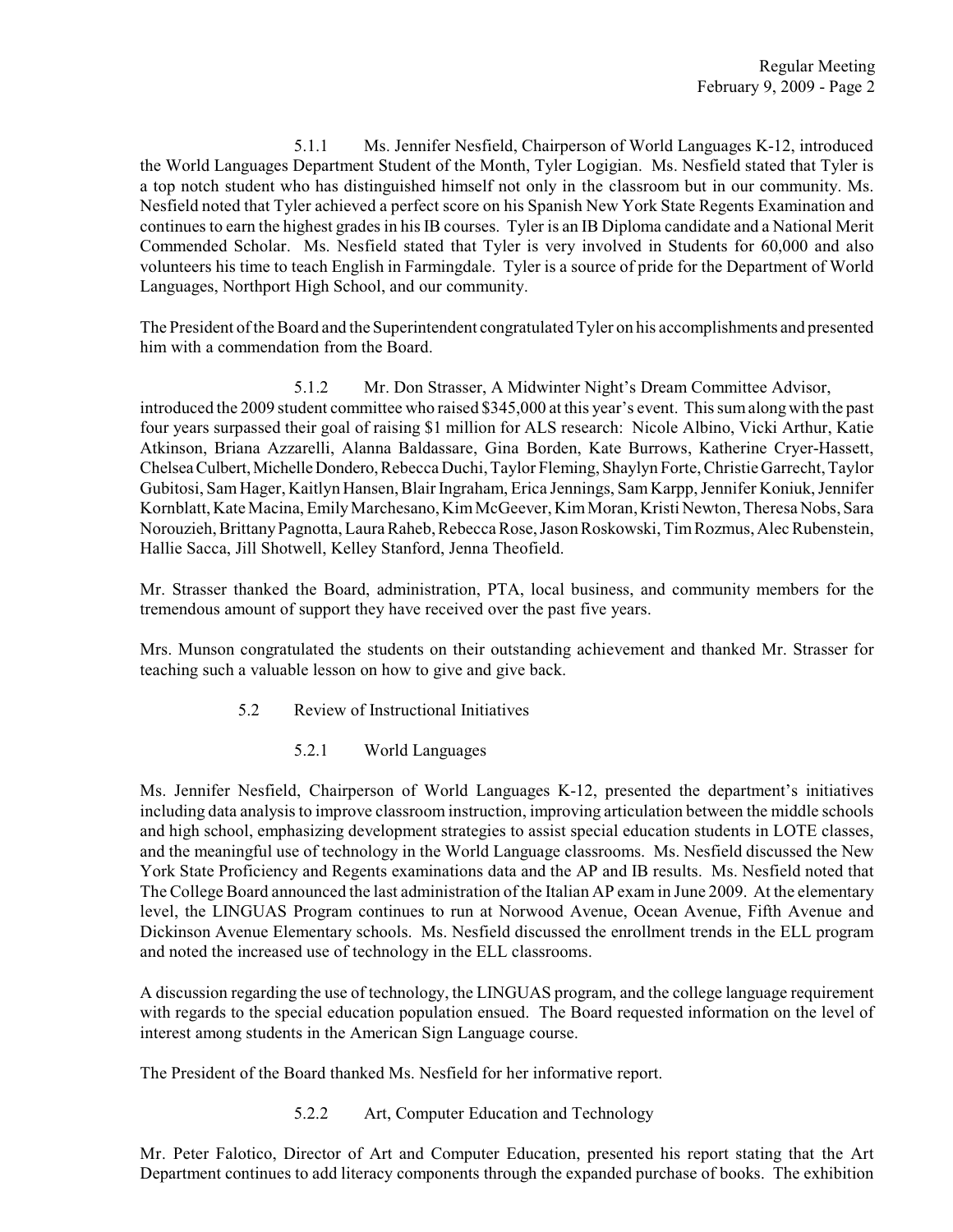component in the high school continues to be expanded and the art students continue to enter competitions.

Mr. Falotico stated that the Technology Department's initiatives include revitalizing the labs at the middle schools. At the high school level, the new I.B. Design Tech course will satisfy the fifth course requirement in Project Lead The Way. Mr. Falotico noted that the students from the Tech Honor Society are working with Englemann Energy to create a solar powered guard house. Mr. Falotico thanked the Board for their continued support.

Mr. Falotico stated that with regard to district-wide technology, there is a curriculum server for K-12 usage. A fiber optic campus plan will be added for 2009-2010. Mr. Falotico noted that the use of clickers in the classrooms enable teachers to poll students and their responses. This serves as a quick assessment tool.

After a brief discussion, the Board thanked Mr. Falotico and stated that his impact on the children of the District cannot be measured. Dr. McDermott thanked Mr. Falotico for his dedication to the District for twenty-seven years. Mr. Falotico received a standing ovation.

5.3 The President of the Board announced the upcoming Board of Education meetings of February  $23^{\text{rd}}$ , March  $9^{\text{th}}$ , March  $16^{\text{th}}$  and March  $30^{\text{th}}$ . Mrs. Munson noted that there will be a discussion of the Special Education Inclusion Program at the February  $23<sup>rd</sup>$  meeting.

# 6. COMMUNICATIONS

6.1 Email from Mr. Armand D'Accordo to members of the Board, received February 2, 2009, re: Audit Committee

Mr. D'Accordo presented his letter and stated that he is offering his services to the Board as a member of the Audit Committee and hoped the Board would accept his application in time for the February  $11<sup>th</sup>$  Audit Committee Meeting.

Trustee Arthur, Audit Committee Chairman, stated that according to the Audit Committee Policy, the Board must first accept Mr. Burton's resignation and then an announcement will be made in the official newspaper and press releases sent out to local newspapers on filling the vacant term. An application deadline will be set and the Board will review the applications.

# 7. PUBLIC PARTICIPATION

#### Name Comment

Steve Meyerowitz Stated that the principal reason his family moved to Northport fifteen years Board Member ago was the stellar reputation of the Northport-East Northport School District. Mr. Meyerowitz stated that he is now in his  $12<sup>th</sup>$  consecutive year as a school board trustee and he will not be a candidate for reelection to the Board this May. Mr. Meyerowitz stated that he is humbled to have been a part of a school district with so many dedicated school board trustees, administrators, teachers, clerical workers, custodians, bus drivers and staff and with a vibrant, active and aware group of parents who believe in investing in our children. Mr. Meyerowitz stated he is extremely proud of the District's students who have taken advantage of all the district has to offer. Mr. Meyerowitz strongly encouraged community members interested in enriching children's lives to run for school board trustee.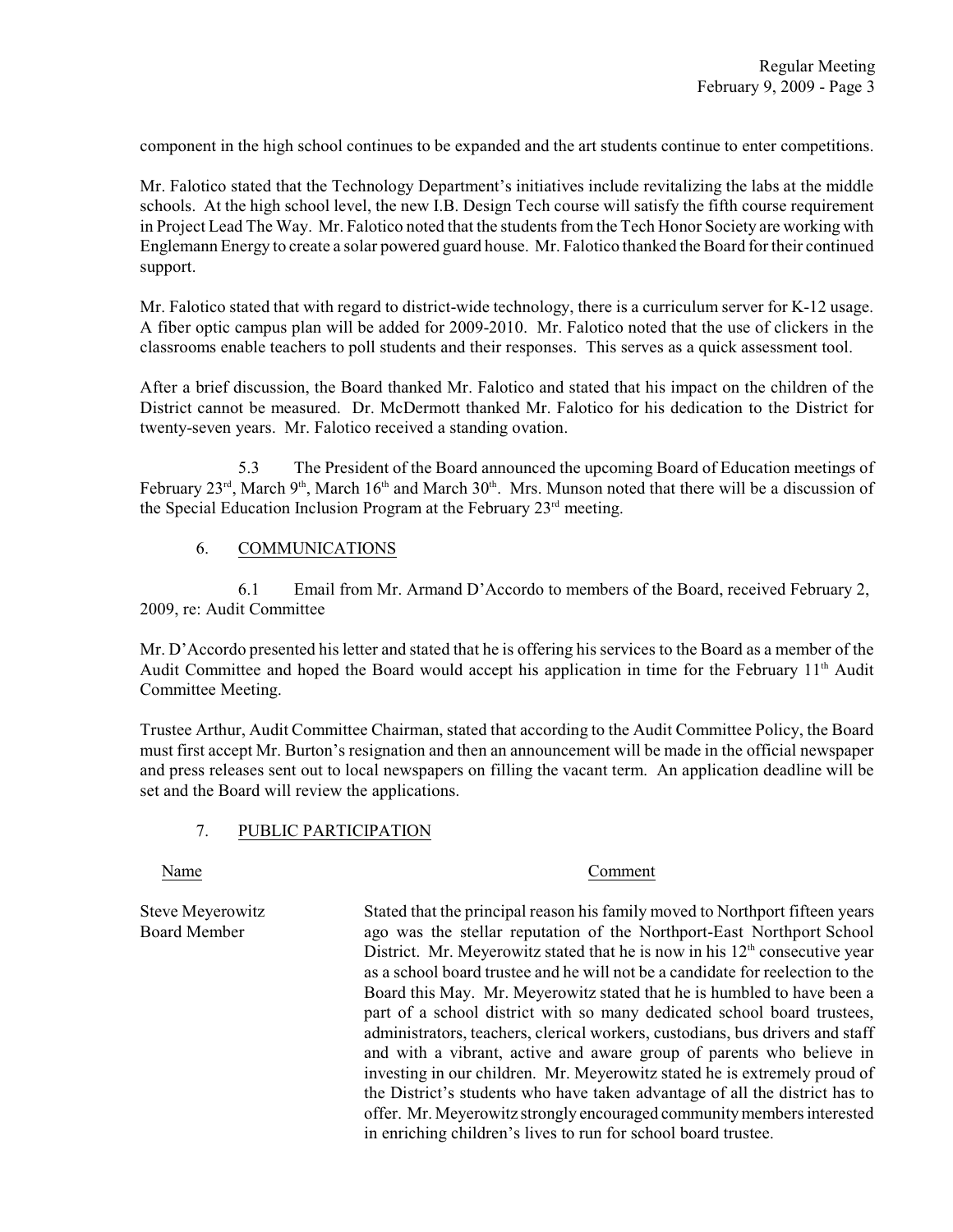The President of the Board stated she has had the privilege of serving with Trustee Meyerowitz and they have not always been on the same side of the issues but have always been on the same side of education.

| Warren Arthur<br><b>Board Member</b> | Commented that he had the privilege of attending the invention convention<br>and was very impressed by the students and their projects.                                                                                                                                                                                                                                                                                                                                                                    |
|--------------------------------------|------------------------------------------------------------------------------------------------------------------------------------------------------------------------------------------------------------------------------------------------------------------------------------------------------------------------------------------------------------------------------------------------------------------------------------------------------------------------------------------------------------|
| Karen Wills<br><b>Board Members</b>  | Commented that she accompanied the members of Students for 60,000 to<br>Farmingdale and observed them teaching English. Mrs. Wills stated that it<br>was such a moving experience that she shared it with the Spanish teachers<br>in Harborfields School District and they decided to organize a food drive<br>and donate all proceeds to Students for 60,000.                                                                                                                                             |
| Rob Ingraham<br>Board Member         | Stated that the canteen at Northport Middle School should not have been<br>cancelled. Mr. Ingraham commented that the canteens at the middle schools<br>have become community centers and every effort should be made to<br>schedule as many as possible in a supervised setting.                                                                                                                                                                                                                          |
| Kevin McGrath<br>Resident            | Stated he wrote a letter to the Board after attending the January $26th$ Board<br>meeting and wanted to comment on the presentation format of the meetings.<br>Mr. McGrath asked that the presentations and awards be scheduled only<br>once a month and that public participation be pushed up earlier. Mr.<br>McGrath also asked that, due to the present economic conditions, that the<br>administration consider taking a salary cut and talk to the unions about<br>rescinding their salary increase. |

The President of the Board stated that public participation is not mandatory but it is the Board's desire to hear from the community. Trustee Meyerowitz stated that the District has so many students doing remarkable things that the Board could not limit the recognition to once a month.

| Armand D'Accordo      | Stated he spoke to the Office of the State Comptroller's auditor who     |
|-----------------------|--------------------------------------------------------------------------|
| UTN-EN Representative | confirmed that the draft audit was only for immediate members of the     |
|                       | District but would include the members of the audit committee. Mr.       |
|                       | D'Accordo stated that the audit committee members are sworn in and fully |
|                       | understand the responsibilities of confidentiality. Mr. D'Accordo        |
|                       | commented how Elwood School District handled their State Comptroller's   |
|                       | draft audit.                                                             |

Dr. McDermott stated that she worked very closely with the auditor from the State Comptroller's office and during the exit interview it was not mentioned that the document was to be shared with the audit committee. The Superintendent noted that the Corrective Action Plan is being refined and will be brought to the audit committee for input.

| Jean Baron            | Discussed the District's cost per pupil and lack of national recognition. Mrs. |
|-----------------------|--------------------------------------------------------------------------------|
| UTN-EN Representative | Baron also asked if the IB survey has been tabulated, the procedure for        |
|                       | handwritten checks, the signature requirement on checks over \$50,000,         |
|                       | certification of payroll, and the Board's support of Manhasset School          |
|                       | District's amendment to Education Law 3635 regarding transportation            |

Ms. Irene McLaughlin, High School Principal, stated that the IB surveys have not been tabulated.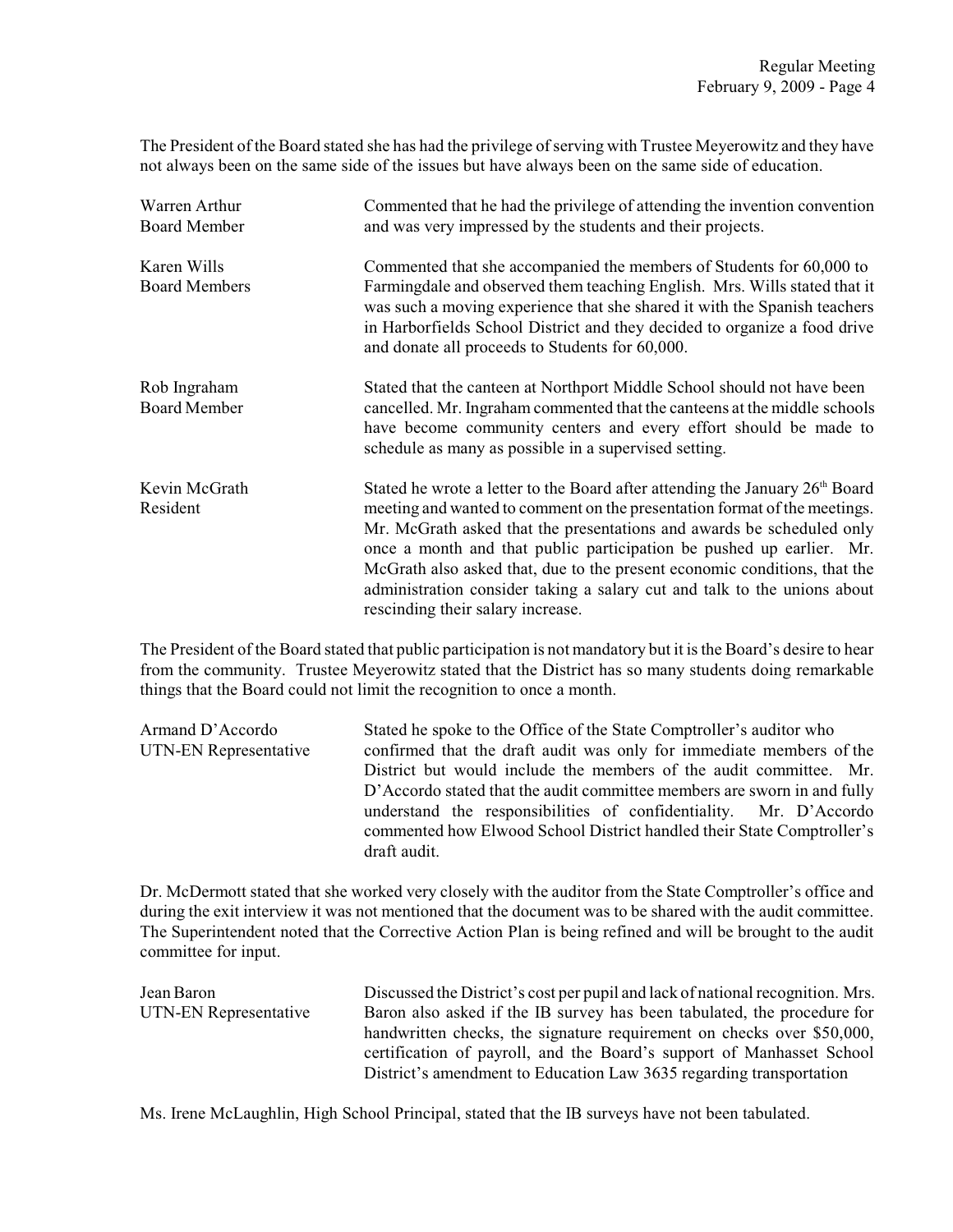In response to Mrs. Baron's questions, it was noted that currently the Vice President of the Board and the District Treasurer sign checks over \$50,000. It was also noted that after switching software systems, the District no longer uses hand written checks.

Dr. McDermott commented that the hallmark of a great high school is that every student has found a place in that school and demonstrates person and academic growth.

| Andrew Rapeijko | Inquired regarding the development of a Board of Education policy |
|-----------------|-------------------------------------------------------------------|
| Resident        | regarding as bestos removal.                                      |

After a brief discussion, Dr. McDermott stated she would contact the District's attorneys regarding an asbestos policy and report back at the next Board meeting on February 23rd.

Phil Fortuna Commented that Mr. Burton's resignation was emailed to the school district Resident on January  $14<sup>th</sup>$  and the Board should have know about it at the January  $26<sup>th</sup>$ Board meeting. Mr. Fortuna also thanked Trustee Meyerowitz for his service.

Trustee Arthur (Audit Committee Chairperson) stated that he was not present at executive session on January  $26<sup>th</sup>$  and the Board chose not to proceed until he was available. Mr. Arthur stated that the process for this evening is to accept Mr. Burton's resignation, direct the district clerk to advertise the vacancy, and set a deadline for accepting applications.

| Dr. Nina Dorata        | Stated that according to the minutes of the July 2007 meeting, the Board  |
|------------------------|---------------------------------------------------------------------------|
| Audit Committee Member | agreed to have Mr. Burton on the audit committee and asked that the Board |
|                        | expedite Mr. D'Accordo's application.                                     |

Motion was made by Trustee Meyerowitz, seconded by Trustee Sato, to change the order of business on the agenda to accept the resignation of Audit Committee Member Tim Burton.

Unanimously carried by those present.

Motion was made by Trustee Meyerowitz, seconded by Trustee Ingraham, to accept the resignation of Tim Burton from the Audit Committee.

Unanimously carried by those present.

Motion was made by Trustee Meyerowitz, seconded by Trustee Ingraham, to direct the District Clerk to advertise the audit committee opening, according to policy, and establish the deadline for accepting applications be March 12, 2009.

Unanimously carried by those present.

| Denise Mumm           | Asked if the District has legislatively supported Manhasset's      |
|-----------------------|--------------------------------------------------------------------|
| UTN-EN Representative | transportation endeavor, and stated she supports Mr. McGrath's     |
|                       | comments regarding board presentations. Mrs. Mumm also asked       |
|                       | the Board to look at Sachem School District's website and how they |
|                       | present their budget.                                              |

The President of the Board stated that as members of the New York State School Boards Association the Board does vote in support of reducing unfunded mandates when they are brought forward.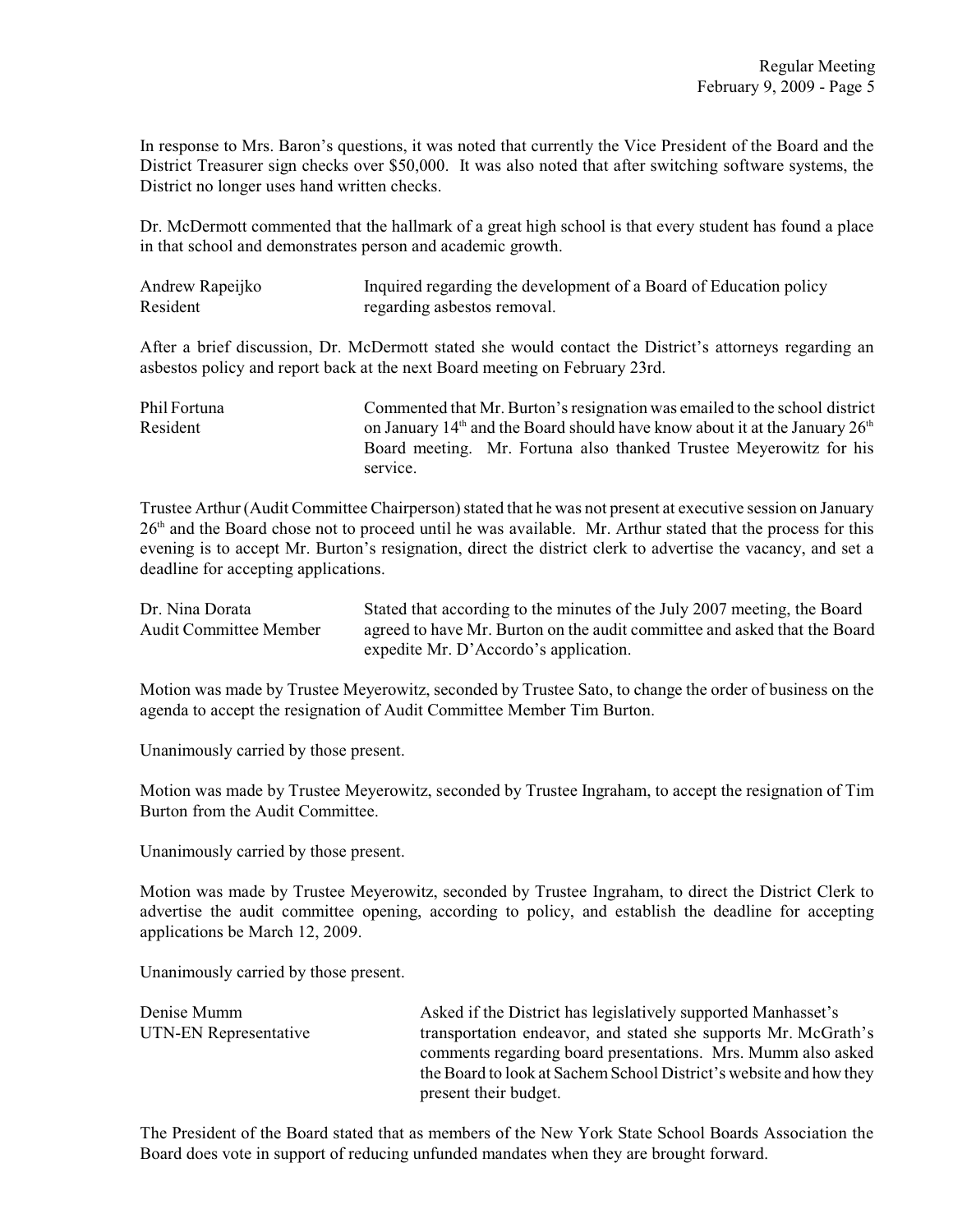Dr. McDermott stated that she met with other local superintendents and each are formulating budgets in ways that suit the needs of their own communities. The Superintendent also stated that the administration is working on a daily basis to prepare the most fiscally responsible budget that includes preservation of programs.

### 8. SUPERINTENDENT'S REPORT, GENERAL - FOR BOARD ACTION

Motion was made by Trustee Meyerowitz, seconded by Trustee Sato, to approve all items under 8. and 9., including Supplemental 8.1.1 (Schedule A  $#17 - #28$ ) and 8.1.3 (Schedule C  $#15$ ):

8.1 Personnel Schedules, each dated February 9, 2009, and each attached and made part of the official minutes:

| 8.1.1 | Schedule A |            | - Certified Staff (including supplemental $A \#17 - #28$ ) |
|-------|------------|------------|------------------------------------------------------------|
| 8.1.2 | Schedule B | $\sim 100$ | Non-Instructional Staff                                    |
| 8.1.3 | Schedule C | $\sim 100$ | Salary Transfers (including supplemental $C \neq 15$ )     |
| 8.1.4 | Schedule D |            | - Extra Pay                                                |
| 8.1.5 | Schedule J |            | - Committee on Special Education                           |
|       |            |            |                                                            |

# 8.2 Receiving for a first reading the following textbooks:

| 8.2.1 | Algebra 2 and Trigonometry | Advanced Alg/Trig |
|-------|----------------------------|-------------------|
|       | Ann Xavier Gantert         | Grade 11          |
|       | Amsco, 2009                |                   |

- 8.2.2 Mathematics Course 1 Math Bennett, et.al Grade 6 Holt, Rinehart and Winston 2008
- 8.3 Receiving for a second reading and adopting the following policies:
	- 8.3.1 Policy #2220, *"Board Officers"* (new numbering system old numbers 9210 and 9220)
	- 8.3.2 Policy #6410 *"Authorization to Sign Checks"* (new numbering system old number 3360)

Vice President Waldenburg noted that the DeputyDistrict Treasurer is also an authorized signatory according to the District's annual re-organization, and that Policy #6410 *"Authorization to Sign Checks"* should include the Deputy District Treasurer.

Trustee Meyerowitz accepted Vice President Waldenburg's amendment and Policy #6410 *"Authorization to Sign Checks"* will be amended and submitted for a second reading at the February 23, 2009 Board meeting.

8.4 Adopting the proposed School Calendar for 2009-2010.

# 9. SUPERINTENDENT'S REPORT, FINANCIAL - FOR BOARD ACTION

9.1 Approving the 2008-2009 estimated non-resident tuition charges and the 2007-2008 actual non-resident tuition charges, identifying the amounts that will be charged to other school districts for any of their students who are enrolled in our district.